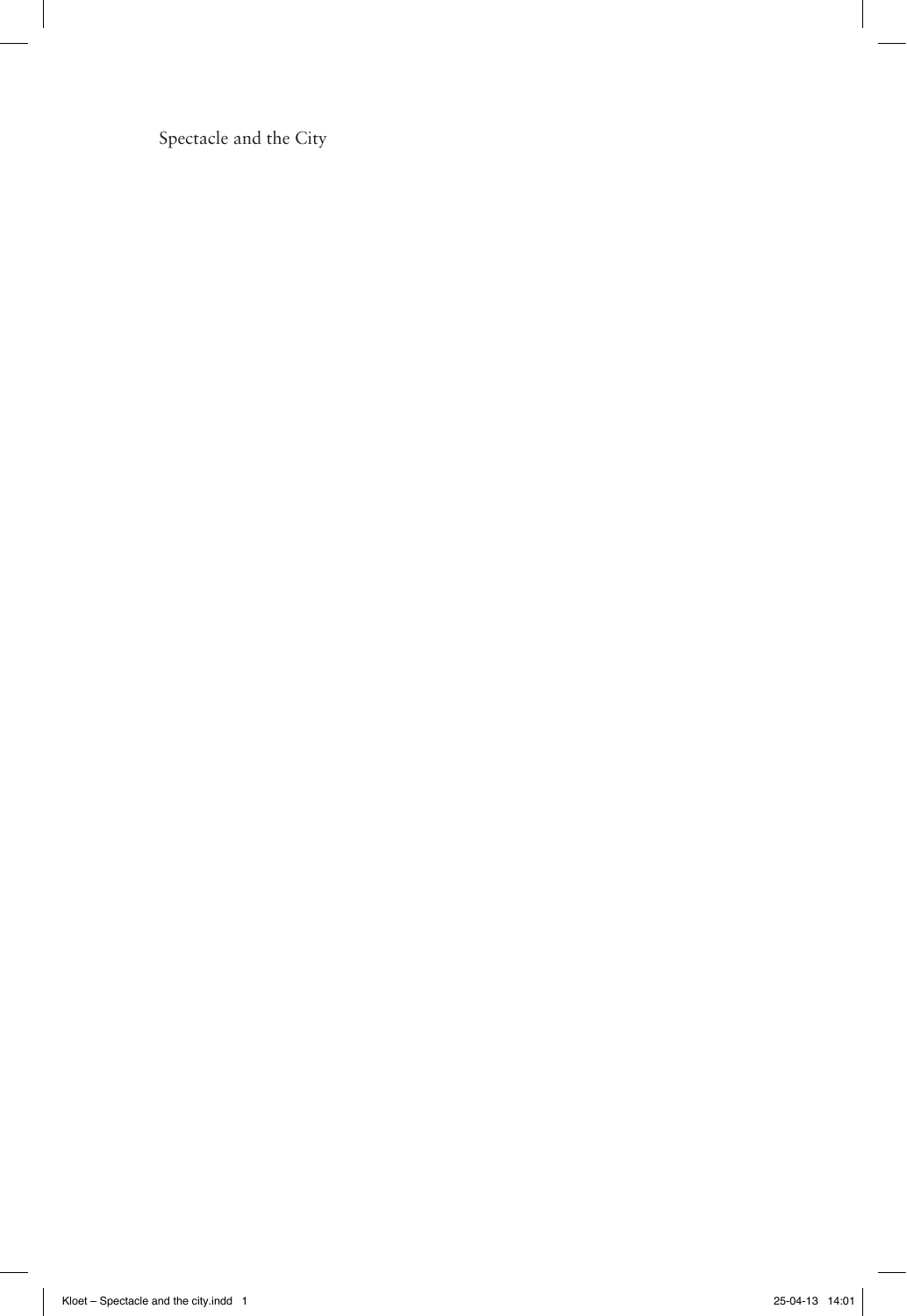### Cities and Cultures

*Cities and Cultures* is an interdisciplinary humanities book series addressing the interrelations between contemporary cities and the cultures they produce. The series takes a special interest in the impact of globalization on urban space and cultural production, but remains concerned with all forms of cultural expression and transformation associated with contemporary cities.

Series editor: Christoph Lindner, University of Amsterdam

Advisory Board:

Ackbar Abbas, University of California, Irvine Nezar AlSayyad, University of California, Berkeley Derek Gregory, University of British Columbia Stephanie Hemelryk Donald, University of New South Wales Shirley Jordan, Queen Mary, University of London Geoffrey Kantaris, University of Cambridge Bill Marshall, University of London Ginette Verstraete, VU University Amsterdam Richard J. Williams, University of Edinburgh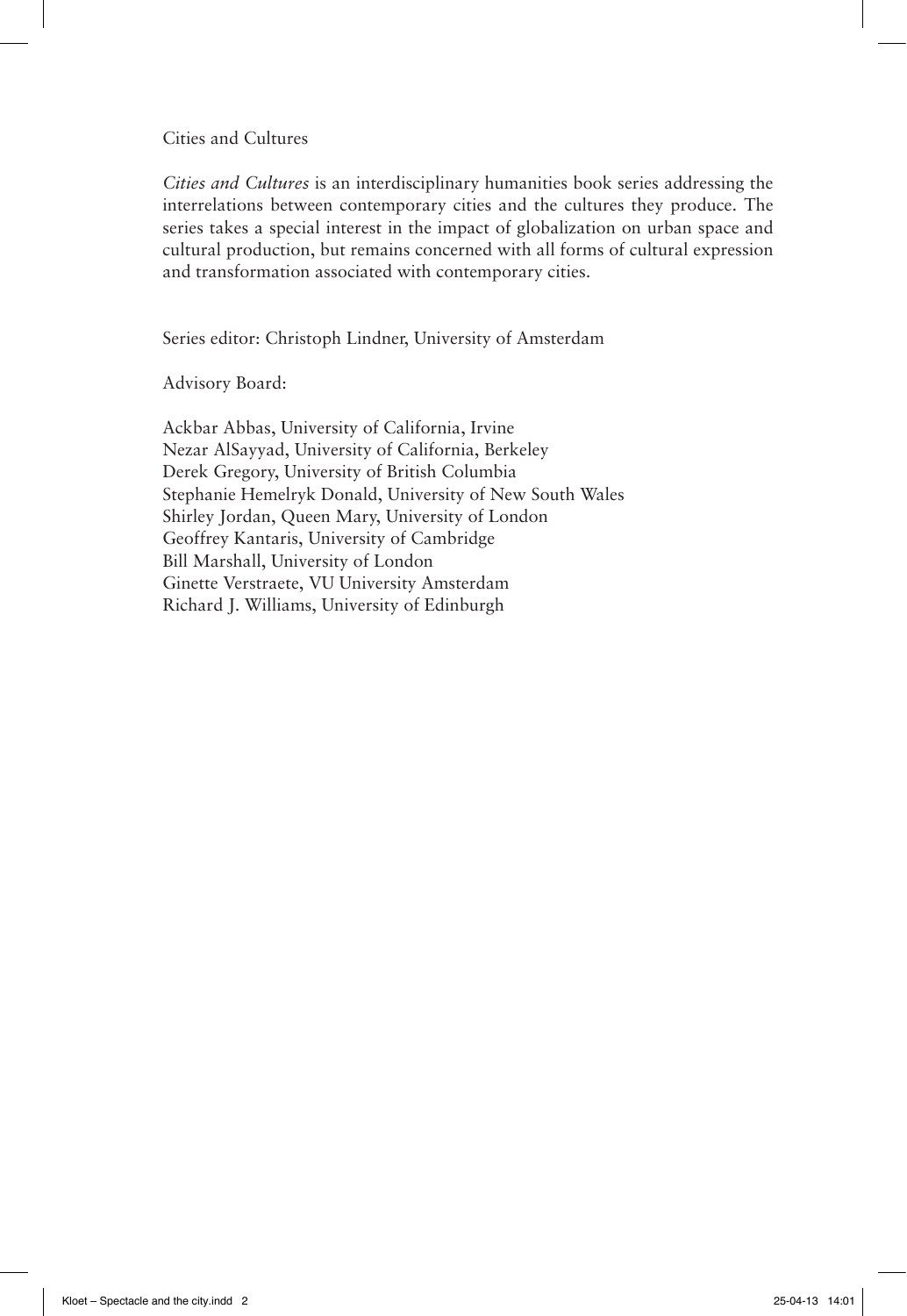# Spectacle and the City

*Chinese Urbanities in Art and Popular Culture* 

Edited by Jeroen de Kloet and Lena Scheen

# amsterdam university press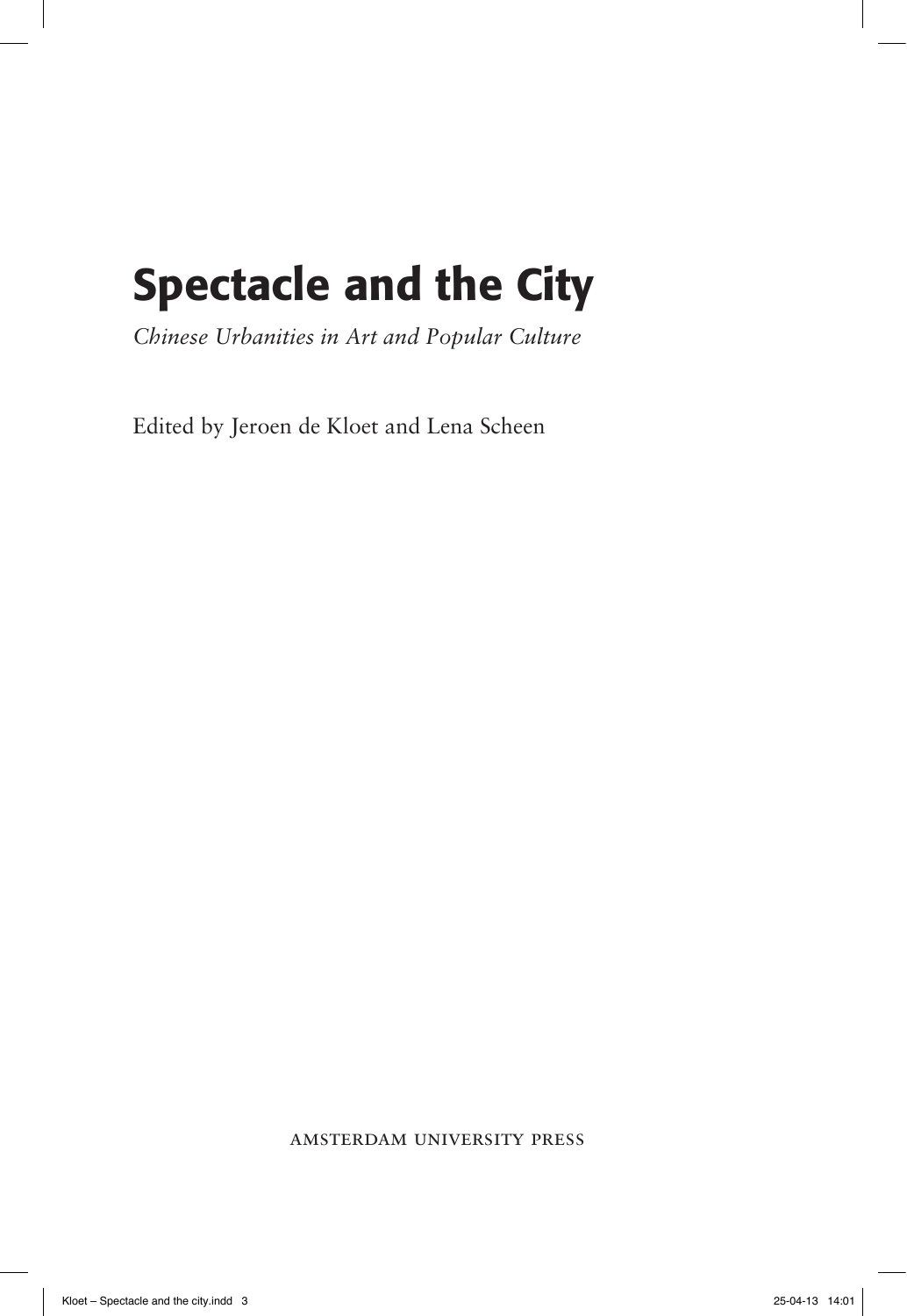This book is published in print and online through the online OAPEN library (www.oapen.org)

OAPEN (Open Access Publishing in European Networks) is a collaborative initiative to develop and implement a sustainable Open Access publication model for academic books in the Humanities and Social Sciences. The OAPEN Library aims to improve the visibility and usability of high quality academic research by aggregating peer reviewed Open Access publications from across Europe.

Cover illustration: Jeroen de Kloet

Cover design: Kok Korpershoek, Amsterdam Lay-out: Heymans & Vanhove, Goes

Amsterdam University press English-language titles are distributed in the US and Canada by the University of Chicago Press.

isbn 978 90 8964 445 9 e-isbn 978 90 4851 702 2(pdf) e-isbn 978 90 4851 703 9(ePub) nur 646

© J. de Kloet, L. Scheen / Amsterdam University Press, Amsterdam 2013

All rights reserved. Without limiting the rights under copyright reserved above, no part of this book may be reproduced, stored in or introduced into a retrieval system, or transmitted, in any form or by any means (electronic, mechanical, photocopying, recording or otherwise) without the written permission of both the copyright owner and the author of the book.

Every effort has been made to obtain permission to use all copyrighted illustrations reproduced in this book. Nonetheless, whosoever believes to have rights to this material is advised to contact the publisher.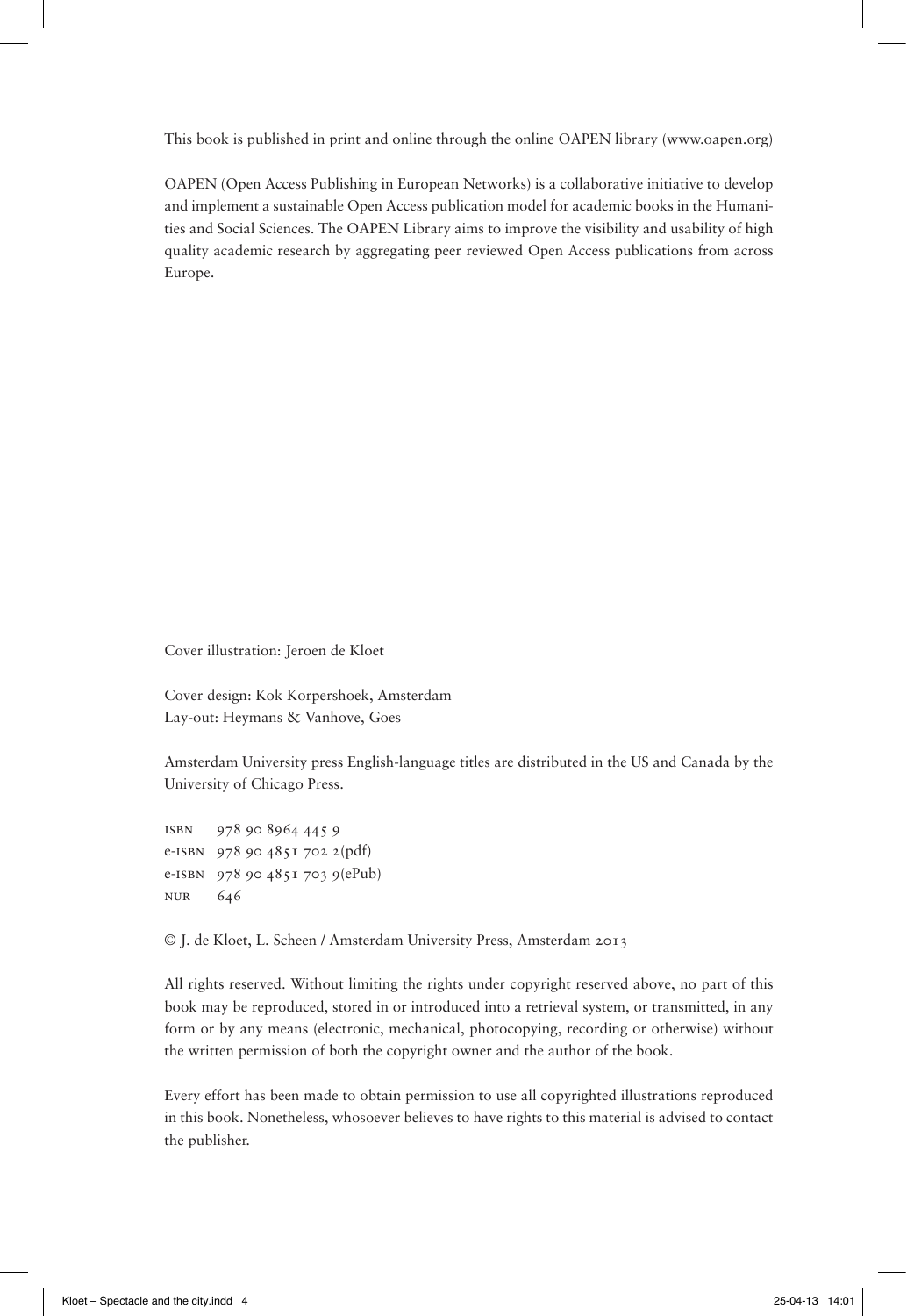We are living in the time of urban spectacle. Contemporary art projects, booming across the globe, are an integrate part of the rapid expansion of this spectacle. In the last decade, Asian Cities are "catching up" with this wave with even more intense and tsunami-like enthusiasm, along with the unprecedented urban growth, marked by the latest Beijing Olympics spectacles and urban explosion.

Hou Hanru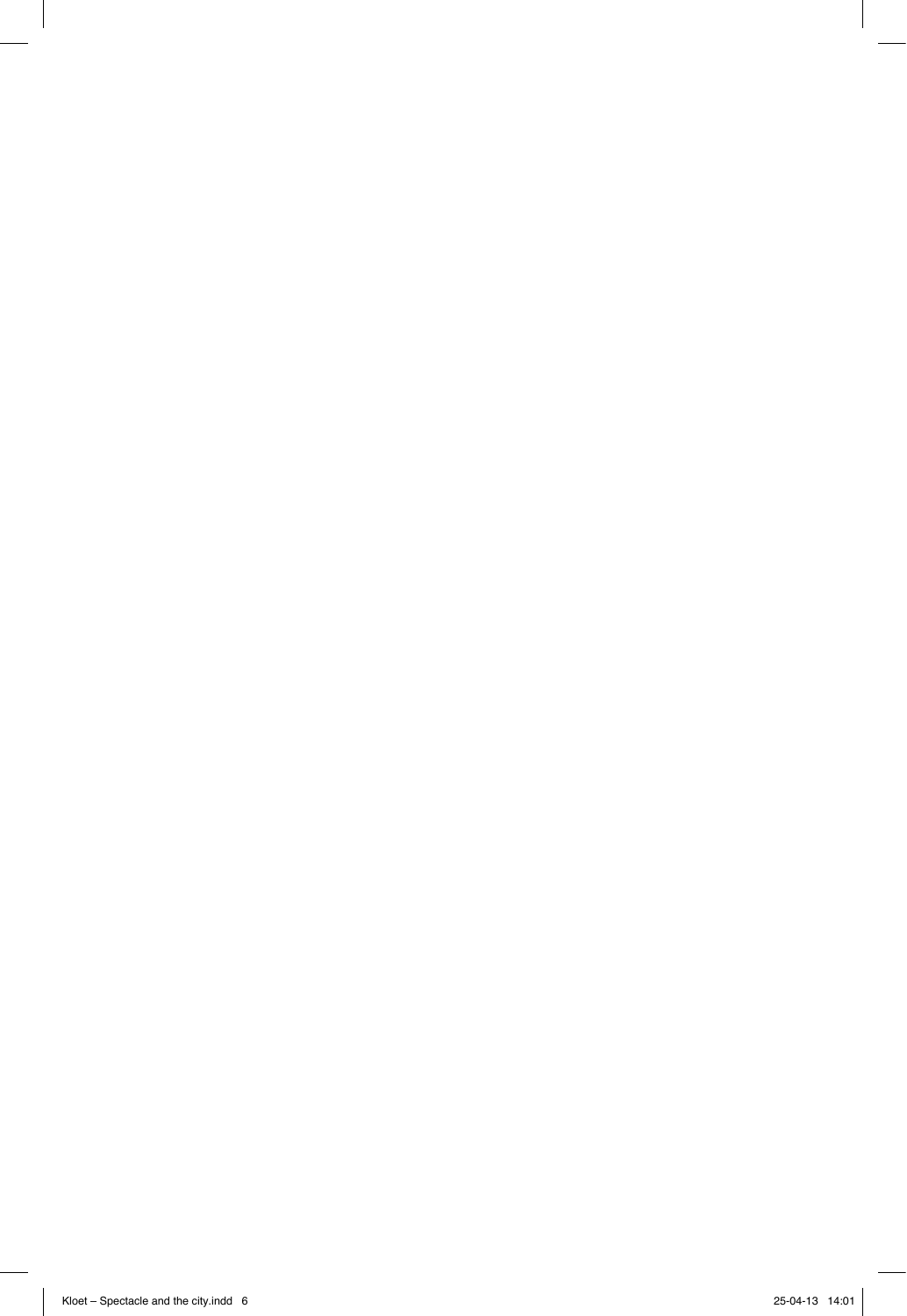# Table of Contents

| Acknowledgements                                                                                                                     | 9          |
|--------------------------------------------------------------------------------------------------------------------------------------|------------|
| Introduction: Imagining Chinese Cities<br>Jeroen de Kloet and Lena Scheen                                                            | ΙI         |
| 1. Speed and Spectacle in Chinese Cities<br>Ackbar Abbas                                                                             | 2I         |
| 2. Planned Demi-monde and its Aestheticisation in Singapore<br>Chua Beng Huat                                                        | 27         |
| 3. Coming of Age in RMB City<br>Robin Visser                                                                                         | 43         |
| 4. The Architecture of Utopia: From Rem Koolhaas' Scale Models<br>to RMB City<br>Yomi Braester                                       | 61         |
| 5. Imagining a Disappearing and Reappearing Chinese City<br>Jeroen de Kloet                                                          | 77         |
| 6. Tuning Urban China<br>Jeroen Groenewegen-Lau                                                                                      | 97         |
| 7. The City's (Dis)appearance in Propaganda<br>Stefan Landsberger                                                                    | 12I        |
| 8. Claiming the Past, Presenting the Present, Selling the Future:<br>Imagining a New Beijing, Great Olympics<br>Gladys Pak Lei Chong | I35        |
| 9. Shanghai in Film and Literature: The Danger of Nostalgia<br>Gregory Bracken                                                       | I57        |
| 10. Nostalgia, Place, and Making Peace with Modernity in East Asia<br>Margaret Hillenbrand                                           | 171        |
| II. Femme Fatales and Male Narcissists: Shanghai Spectacle Narrated,<br>Packaged and Sold<br>Lena Scheen                             | 191        |
| 12. City Regeneration and Its Opposition<br>Ou Ning                                                                                  | 2II        |
| 13. Law, Embodiment, and the Case of 'Harbourcide'<br>John Nguyet Erni                                                               | 227        |
| Contributors<br>Index                                                                                                                | 243<br>247 |
|                                                                                                                                      |            |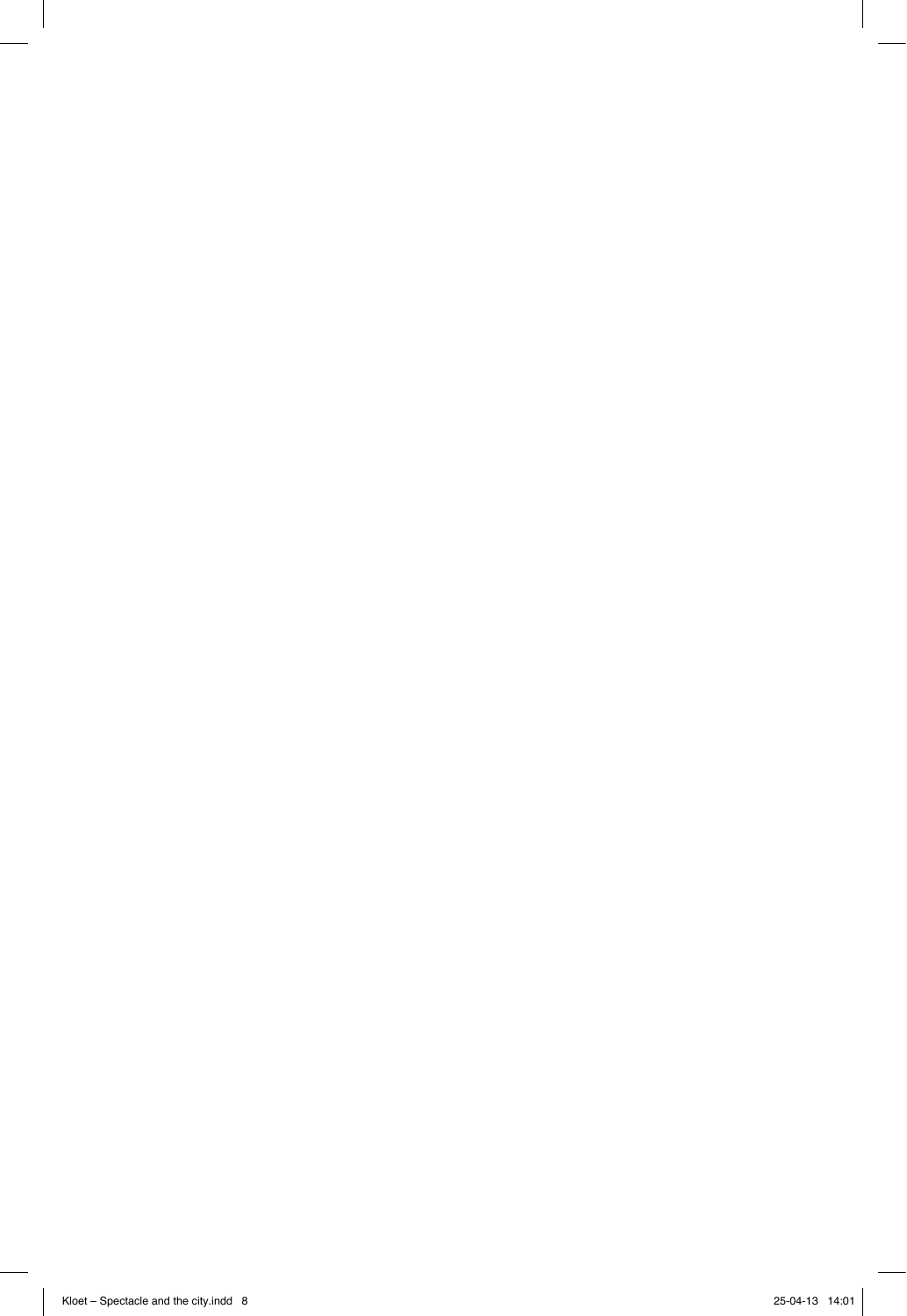# Acknowledgements

This book is the outcome of a workshop hosted by the Amsterdam School for Cultural Analysis (ASCA) and the International Institute for Asian Studies (IIAS). We are indebted to Martina van den Haak who made us believe the workshop was organized by itself. Manon Osseweijer and Max Sparreboom invented an ingenious way to support this project. We are grateful for The Netherlands Organisation for Scientific Research (NWO), as this workshop is part of a project that is supported by them. During the workshop, numerous people gave invaluable input, for this we like to thank Maghiel van Crevel, Dina Heshmat, Mark Hobart, Christoph Lindner, Luo Jialing, Pal Nyiri, Leonie Schmidt, and Peter van der Veer.

Special thanks are due to Christoph Lindner for his continuous support and encouragement over the past years, and for having our book in his series. We thank the peer reviewers for their insightful comments and constructive suggestions. The support of Amsterdam University Press (AUP), in particular Chantal Nicolaes and Jeroen Sondervan, has been indispensible for completing this project. We thank Penn Ip and Chris Scheen for their great help in making the index. Miyan Cheung helped us from afar with the editing of all chapters. Different people have supported us over the past years, we like to thank in particular Cyrus Amani, Yiu Fai Chow, Michel Hockx, Giselinde Kuipers, Helen Hok-sze Leung, Song Hwee Lim, and Benjamin van Rooij. Finally, we would like to thank the contributors for all their work and patience. Without both, this book would not have been here.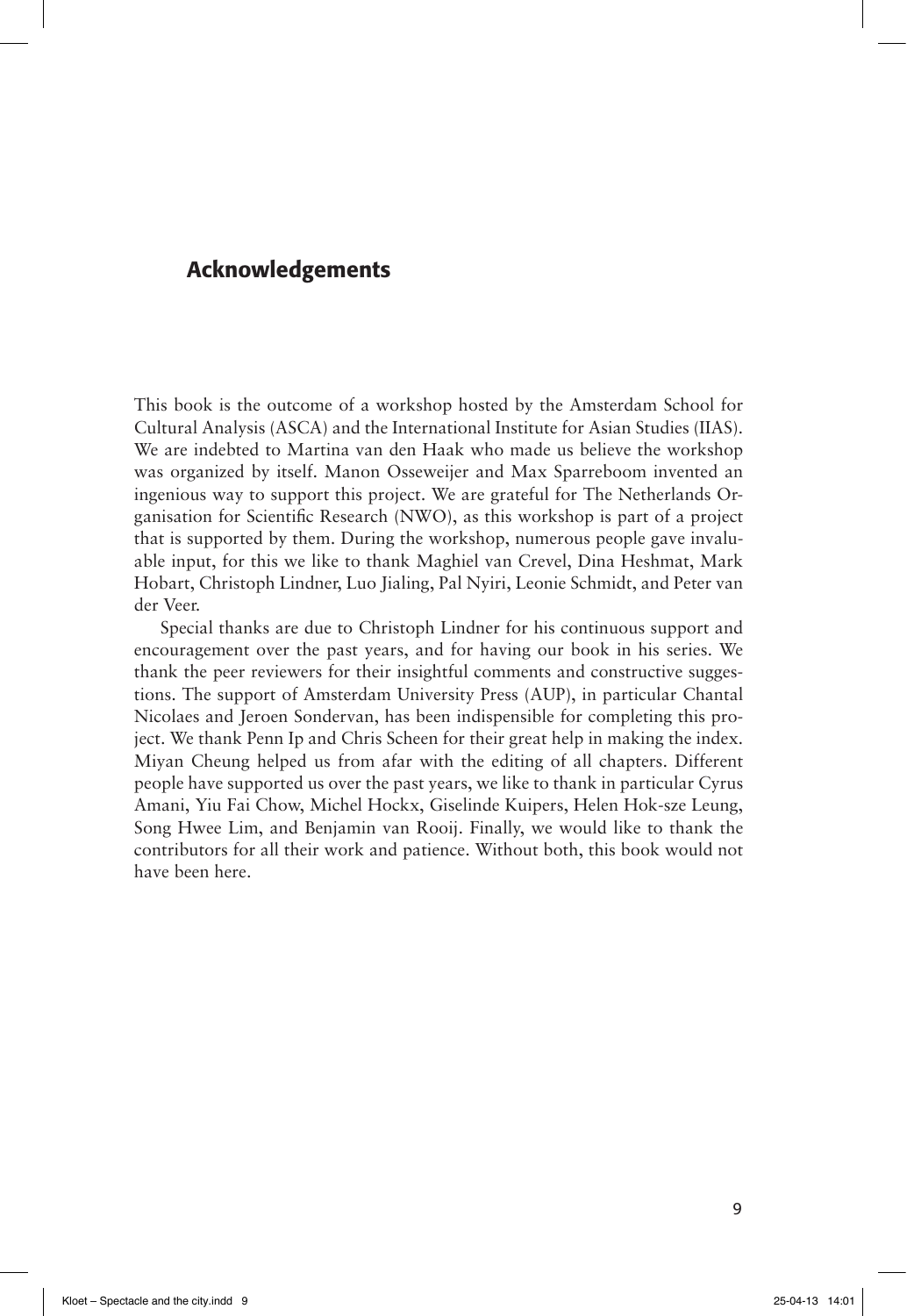$\overline{\phantom{a}}$ 

 $\overline{\phantom{a}}$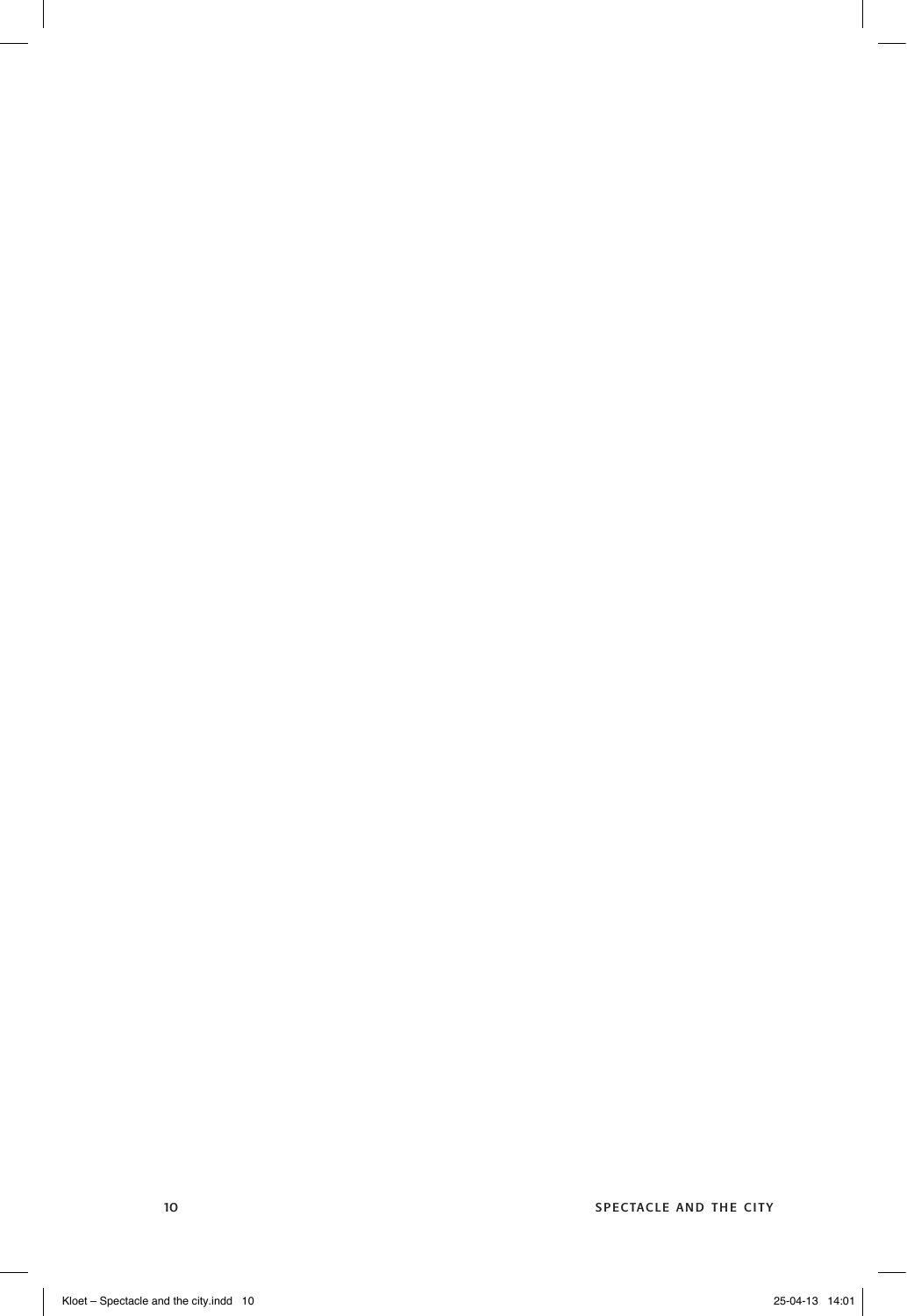# Introduction Imagining Chinese Cities

*Jeroen de Kloet and Lena Scheen*

The arts only ever lend to projects of domination or emancipation what they are able to lend to them, that is to say, quite simply, what they have in common with them: bodily positions and movements, functions of speech, the parcelling out of the visible and the invisible.

– Jacques Rancière (2004: 19)

When a newly independent art paints its world in brilliant colours, then a moment of life has grown old. By art's brilliant colours it cannot be rejuvenated but only recalled to mind. The greatness of art makes its appearance only as dusk begins to fall over life.

– Guy Debord (1995 [1967]: 133)

An old man dressed in a Mao suit walks slowly into The Village, a new shopping area in the diplomatic and rich part of Beijing. He enters an Apple Store and anxiously looks around with bewildered eyes: the man remembers the old neighbourhood that has now vanished completely to be replaced by these icons of global capitalism. Utterly puzzled, he continues wandering, feeling forever lost in the city that used to be so familiar to him.

In his fictional documentary *Beijing is Coming* (2008), the Hong Kong filmmaker Bono Lee tells the story of an old man who returns to Beijing after 30 years. Like so many Asian cities, Beijing has grown dramatically over the past two decades. The unprecedented scale, scope and speed of these changes makes a returning visitor easily lose his or her way – as parks have been replaced by buildings, neighbourhoods have morphed into parks. In Lee's documentary, the Asian city serves as a trope for probing into the alienation that comes with China's speedy march into modernity. But the story steers away from being a onedimensional critique on the transformation of the city. Instead, it also speaks of the emergence of *new* intimacies that are rendered possible by the changing city. In the story, a love relationship unfolds between record shop owner Jun and a girl named Ling, who are both part of a new generation born after 1980. The girl had planned to study abroad, but she stayed to experience the summer of 2008, to be with Jun; or, as she wonders, maybe she stayed because of the city of Beijing itself. But in the course of the summer, the girl wonders if she really is in Beijing, and says: 'At the end you can't even tell this is Beijing [...] You never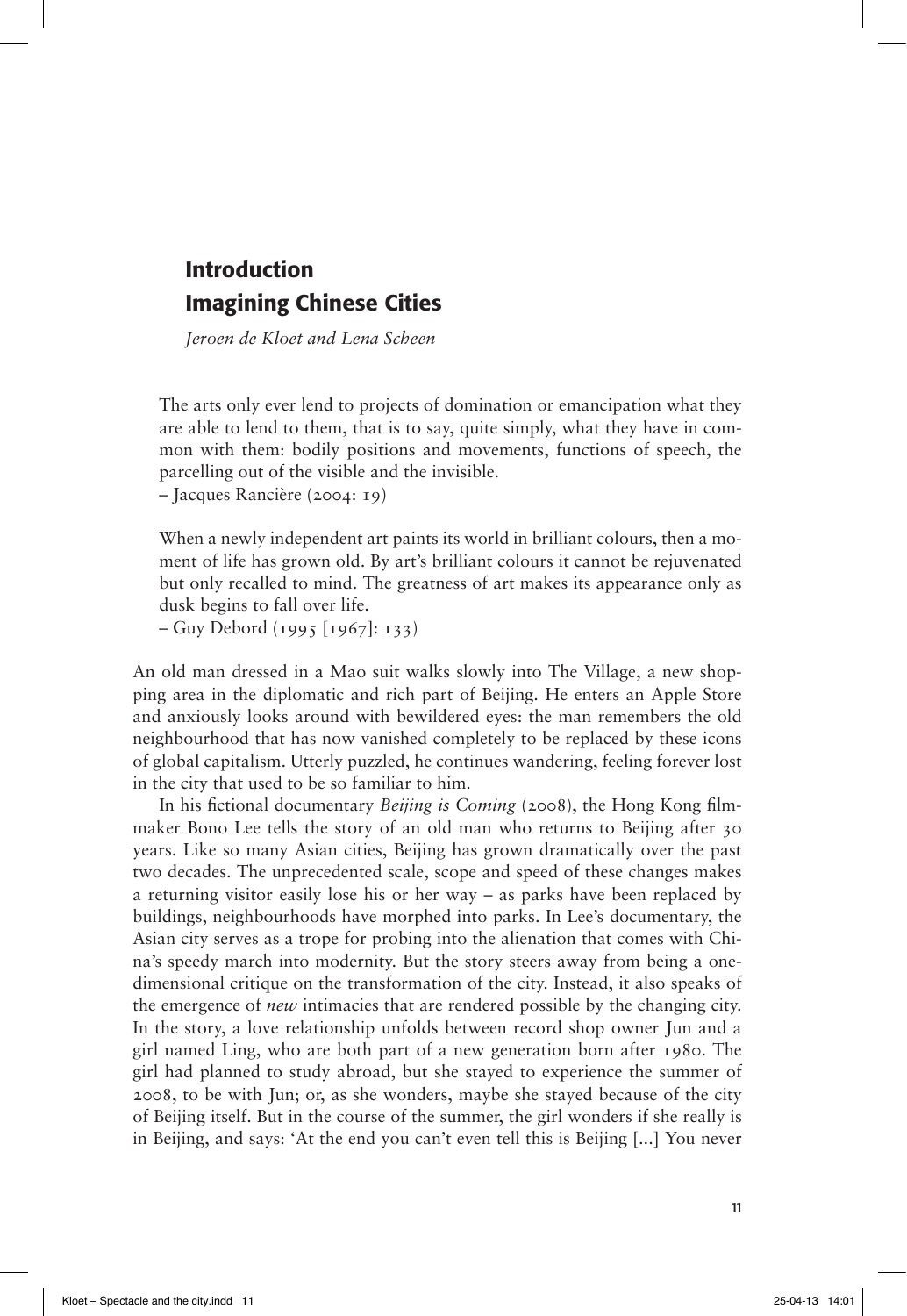know, maybe the fine weather was artificial too. As everything could be artificial nowadays'.

Which and whose Chinese city, then, are we experiencing in this movie? What is real and what is fake, especially in a place where even the weather is claimed to be manufactured by the authorities? Indeed, at the end of the movie the voiceover articulates the impossibility of representing the city; it claims, while the camera freezes on an old wall of the Forbidden City filled with graffiti, that…

In Beijing, it's quite impossible to search for the past anymore. Everyone's memory about Beijing is so different. I remember one day when I was shooting in Tiananmen Square, what came to my mind was, when Antonioni was shooting here in 1972, there is only one single camera in the square possible. But everyone seems to be shooting by his own phone nowadays. But nobody can claim that his Beijing represents the real Beijing. But then what is the real Beijing? Beijing is only the product of a particular moment.

By the end of the quote, the camera has moved to Tiananmen Square, zooming in on young Chinese tourists who are having their picture taken with the large portrait of Mao Zedong featuring prominently in the background. With the advancement of technology, the possible ways to represent the city have multiplied, the voiceover rightly claims. This claim is articulated within a fictional documentary, which itself attempts to represent today's Beijing. The generic choice itself, deliberately hovering between fact and fiction, between the real and the imagined, attests to the sheer impossibility of 'truly' capturing the changes of Beijing. This self-reflexive gesture comes from a Hong Kong filmmaker, for whom Beijing quite likely represents a mixed space of, on the one hand, possibilities for creativity in its thriving creative scene, and, on the other hand, impossibilities, as it hosts the new authoritarian government that has ruled his own city since 1997. Following the thrust of this fictional documentary, the imagination of the city is bound to be multivocal, complex, contradictory, and, above all, infinite. But is it really infinite? We believe it is not.

By now, over 60 per cent of the estimated 3.5 billion Asian population is living in cities (ADB 2008). It would be naïve to claim, however, that one can thus speak of 2.1 billion different experiences of the city. The experience of a city is intimately intertwined with existing and newly emerging imaginations of the city. One can trace recurring imaginations of the Chinese city in art and popular culture. At times, the Chinese city operates as a space of alienation in which unexpected, intimate relationships may emerge; Taipei for example, in the movies of Tsai Ming-Liang. At times, the city serves as a dystopian space, saturated with memories of a time past, like Shanghai in Lou Ye's *Suzhou River*. But we may also encounter the more lush, cosmopolitan and open imageries of Shanghai in the 1940s in Ang Lee's *Lust, Caution.* Or the city signifies a space of hope on which a bright future is mapped, as we can see in the propaganda material of the Chinese Communist Party. Yet, for visual artist Cao Fei, the future city, which she terms *RMB City*, is one that is already in decay, one driven by relentless speculation. These imaginations are indeed multivocal, complex and contradictory, but, contrary to Bono Lee, they do not seem to be infinite.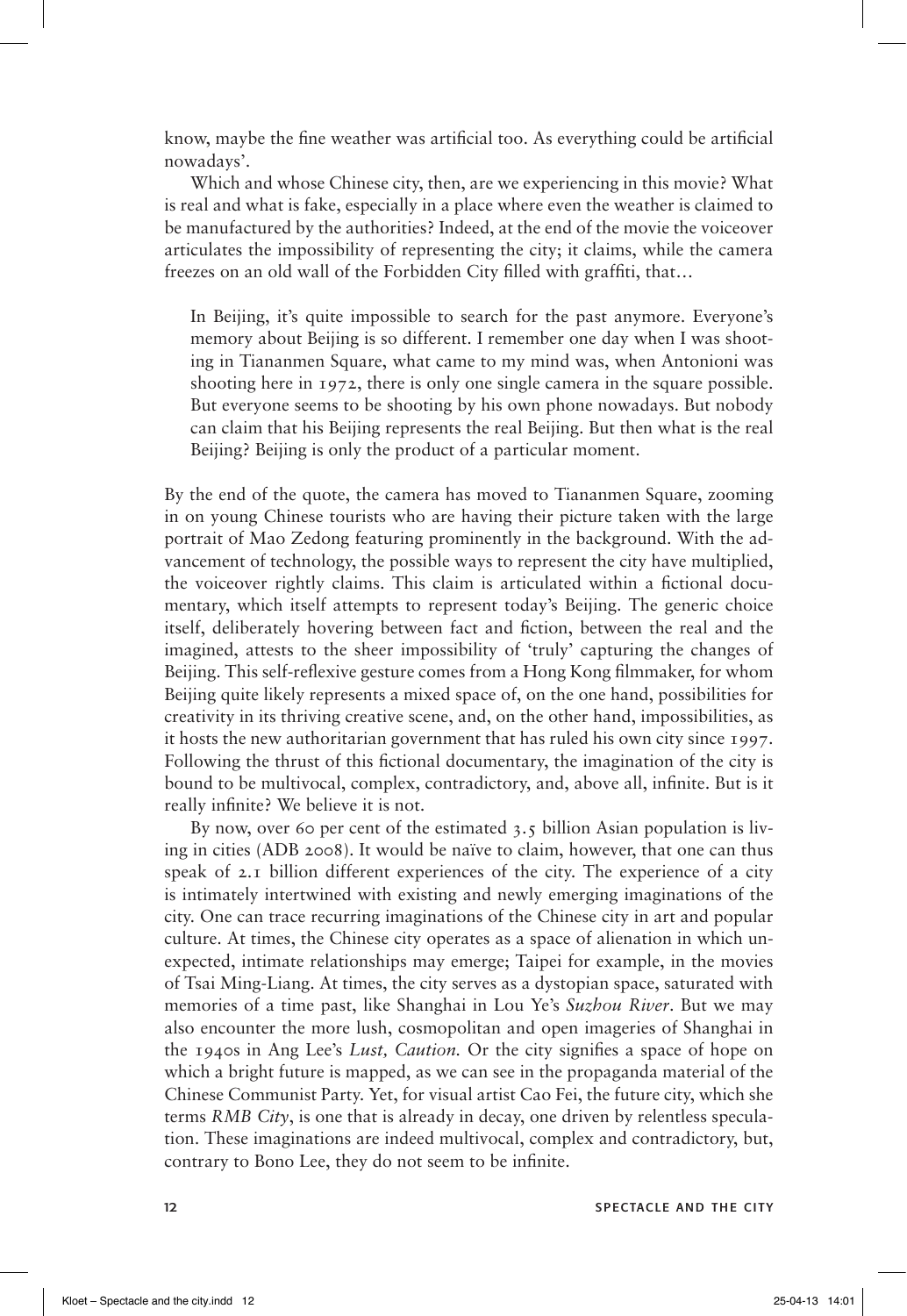As Appadurai rightly claims, 'imagination has become an organised field of social practices, a form of work (in the sense of both labour and culturally organised practice), and a form of negotiation between sites of agency (individuals) and globally defined fields of possibility' (1996: 31). Given the social power of imagination, there is an urgent need, in our opinion, to seriously engage with the rapid circulation of imaginations of the Chinese city, which is what this book does. Aiming to steer away from an exclusive focus on Mainland China, our adjective 'Chinese' has a cultural meaning and includes places like Singapore, Taipei and Hong Kong. Imaginations of the city are not just mere reflections of a material reality, mirroring the assumed actual cityscape; rather, they are forces that *both* display and construct. Images provide an important symbolic toolbox, they are non-human actors with their own agency, following Bruno Latour's Actor-Network Theory. In the words of Yomi Braester (2010: 13): 'It is not the city that gives rise to movies; the cinema is not even merely the continuation of the city by other means, as David Clarke proposes. It is rather films – in direct interaction with political decisions and architectural blueprints – that forge an urban contract and create the material city and its ideological constructs'. Aside from cinema, other cultural forms, such as contemporary art, popular music, fiction and television, also hold such power and agency. The imaginations of the Chinese city in art and popular culture that this book explores are thus not taken as merely mirroring or reflecting 'reality'; on the contrary, they are part and parcel of the construction, destruction and deconstruction of that 'reality'. As such, these imaginations are enmeshed in the social, material and political realities that produce Chinese cityscapes.

Having explained our take on the subtitle of this book, a second question that comes up is related to its main title: why 'spectacle'? What is spectacular about the Chinese city? If we, for a moment, ignore Guy Debord's *The Society of the Spectacle*, it is not so difficult to think of Chinese cities as spectacular sites. The hyper-urbanity of Hong Kong, the futuristic skyline of Shanghai's Pudong, the sensational designs of Singapore's skyscrapers, the Japanese-style streets in Taipei, the sheer size of Beijing, the speed of changes, the subway lines that multiply year by year, the massive crowds, the 24-hour mega-bookstores: all these are spectacular sites, far removed from the picturesque, quaint and quiet cities of Europe that the authors both grew up in.

For global star architects, China seems to operate as the ideal playground for architectural excesses, be it Herzog and Meuron's national Olympic Stadium, also known as the Bird's Nest, or Rem Koolhaas' ccrv building in Beijing. Koolhaas' own theorisation of the 'generic city' – the place outside of culture in which identity dissolves, a space he baptises as full of new possibilities – takes the Pearl River Delta as its inspiration, as this is the site where new cities can emerge within the time span of only a decade (think of Shenzhen); an example that testifies to the dialectical relationship between imagination and construction.

It is tempting to join the chorus and celebrate the Chinese city, in reading these cities as signifiers of a new future that has shaken off the burdens of the past (Maoist, colonial, or feudal) and that present a line of flight out of the archaic, static and slow cityscapes that characterise Europe. This book resists this temp-

#### introduction 13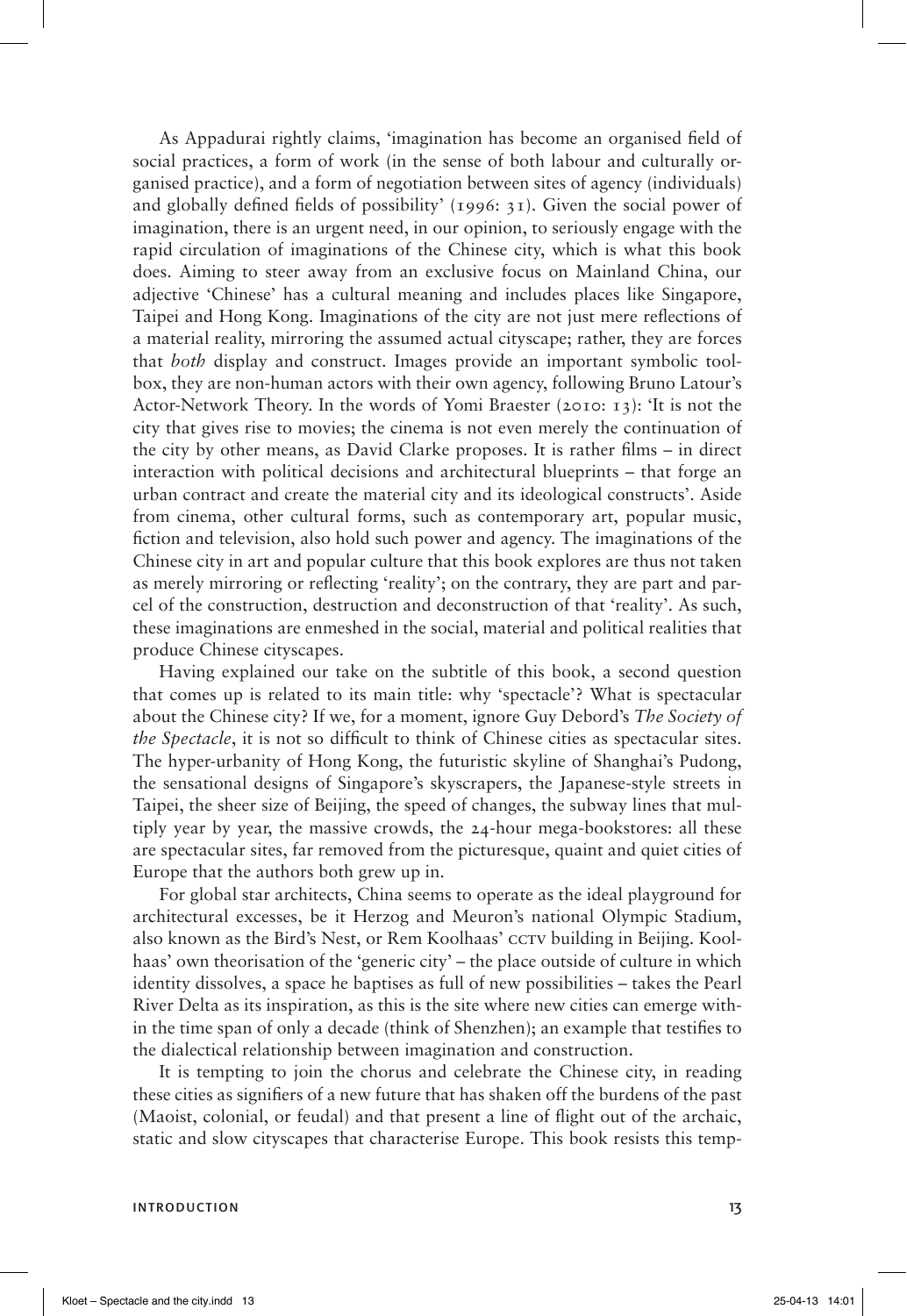tation. Instead, it searches for more critical, more careful and less celebratory understandings of the Chinese city. While the idea of including *spectacle* in its main title was merely inspired by a more intuitive, and maybe even romanticised, understanding of the Chinese city, as it turns out, this book is more indebted to Guy Debord than we had initially envisioned.

Guy Debord writes of the society of spectacle, driven by the forces of global capitalism. The latter has proved to be a much more malleable and flexible force than he may ever have imagined back in the 1960s, given that in China today, an official commitment to communism can so smoothly be merged with an even stronger commitment to capitalism. The spectacle of the city offers and manipulates modes of longing and belonging and feeds into a machine of perpetual desire. Contemporary Chinese cities evoke a sense of nationhood and cultural belonging, in conjunction with a sense of cosmopolitanism and world citizenship. This is all the more intense when the Chinese city is turned into a spectacular site, such as during mega-events like the Olympic Games of Beijing in 2008 and the Shanghai World Expo of 2010. It comes as no surprise that both of these mega-events were above all visual spectacles. Indeed, the idea of the spectacle itself is intimately linked with the visual; as Debord writes, 'The spectacle is not a collection of images, rather, it is a social relation between people that is mediated by images'  $(1995 \mid 1967]: 12)$ . What role do visual cultural forms then play in the society of the spectacle? As the opening quote of this introduction already indicates, Debord is highly critical of the separation between art and everyday life; he writes that:

as soon as art – which constituted that former common language of social interaction – establishes itself as independent in the modern sense, emerging from its first, religious universe to become the individual production of separate works, it becomes subject, as one instance among others, to the movement governing the history of the whole of culture as a separated realm. Art's declaration of independence is thus the beginning of the end of art. (1995  $[1967]: 132-133)$ 

This helps to explain the Situationists' desire to transform everyday life through its realignment with art in its broadest sense. Taking this as a starting point, we wonder, how is the city-as-spectacle visualised and thus imagined and reimagined, if not contested, in art and popular culture? What are the possible escape routes from a completely commodified cityscape? How to realign artistic expressions of the spectacle with everyday practices?

Before probing these questions, however, we would like to emphasise that when we claim that cities are scopic machines saturated with the latest fashion designs, neon lights, billboards, shop windows, architectures – all fuelling desires that are rooted in the visual – we are not ignoring the importance of other senses in the experience of the city. In fact, by including an essay on sound and one on smell, we made a modest attempt to counter the occularcentrism that may be conjured by the term 'spectacle' (Jay 1994). The cityscape is a tactile space that immediately and constantly arrests our senses. Take, for example, the experi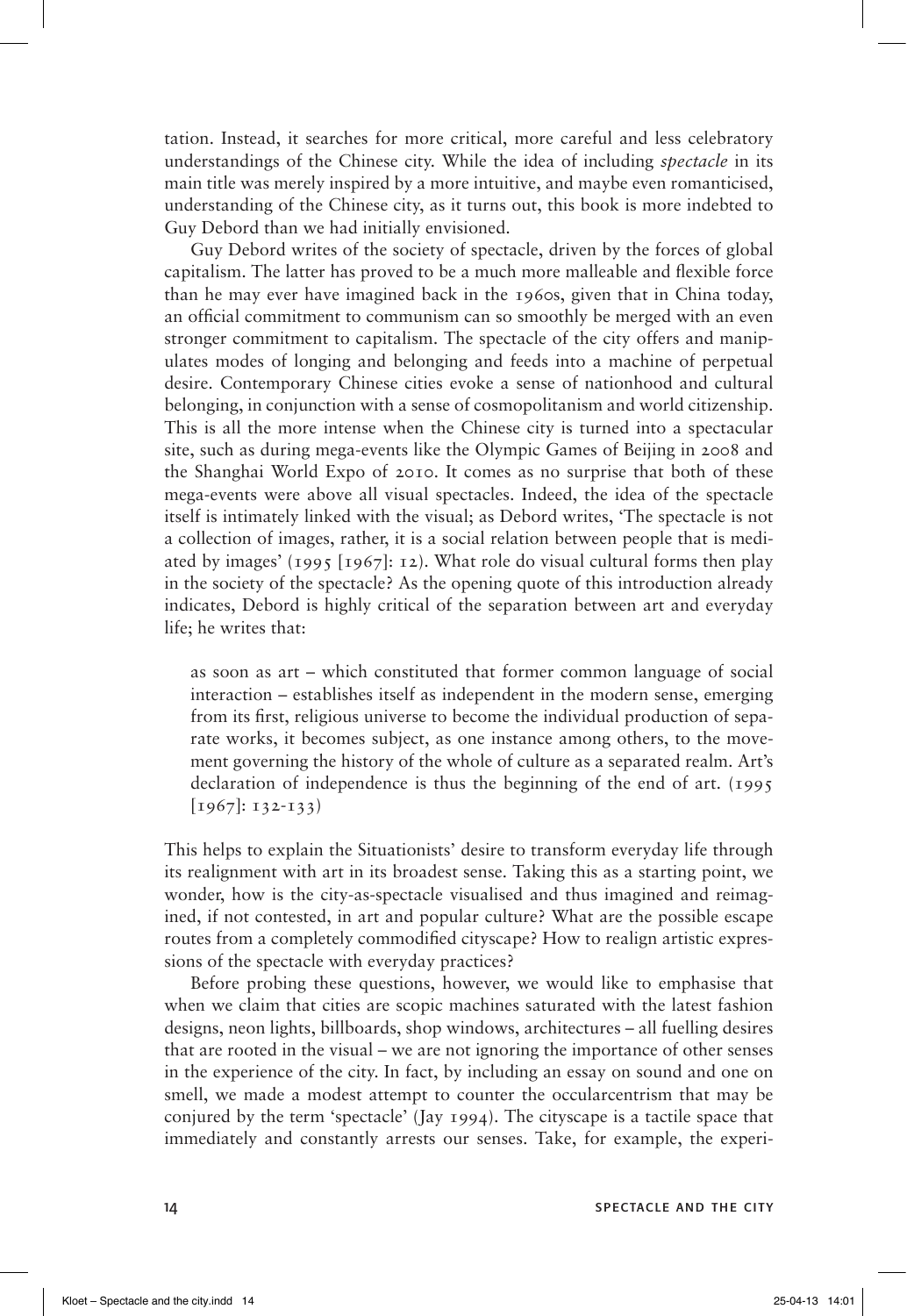ence of arriving at an airport and taking a taxi to the hotel in the city centre: we are immediately entangled in a complex web of connections, between ourselves and the taxi driver, ourselves and the car (its smell, sound, image, and feeling), ourselves and the billboard that quickly passes by, ourselves and the music playing on the car radio, ourselves and the memories or expectations we have of this place; and these connections endlessly multiply and mutate, involving *all* our senses. In short, the city penetrates us even before we realise it consciously; it engages us in a complex web of connections.

In this sense, we may view the city as a 'haptic machine', in Deleuze's and Guattari's notion of the machine as 'a system of interruptions or breaks' where connections and (subsequently) subjectivities are produced. Deleuze and Guattari want to steer away from the notion of identity as bounded wholes, to resist a mechanical, deterministic way of thinking and instead zoom in on the importance of connections; connections that are by definition unstable, never fixed.

# Cultural Studies and Area Studies

The chapters in this book navigate between different disciplines, in particular urban studies, area studies and cultural studies. The latter provides the general thrust of the work presented in this book, and is driven by the basic question posed by Lawrence Grossberg when writing about cultural studies. Grossberg claims that the major task of cultural studies is to simply ask ourselves, 'what is going on?'*.* He writes:

The project of cultural studies is to tell better stories about what's going on, and to begin to enable imagining new possibilities for a future that can be reached from the present – one more humane and just than that promised by the trajectories we find ourselves on. Cultural studies then is a form of conjunctural analysis, which re-describes a context, often viewed with some sense of pessimism and even despair, into one of possibilities, by rejecting all forms of simplification and reduction, and embracing the complexity, contradiction and contingency of the world. (2010: 241)

In order to tell better stories about what is going on, it is of utmost importance to carefully contextualise any analysis, both in terms of time and in terms of space. But these contexts are always dynamic, and ridden with power relations. To quote Grossberg again, 'contexts are active and even in part self-producing formations, [...] the relations that comprise them are each overdetermined and transitive. Moreover, contexts are always structures in and of difference, or, in more humane terms, structures of power' (2002: 368). The context of Singapore is not quite the same as the context of, say, New York. This is a trivial statement, indeed, but it is one that is too often ignored.

The issue of locality has rapidly gained importance over the past decades due to the intensified processes of urbanisation. As Lindner argues,

#### introduction 15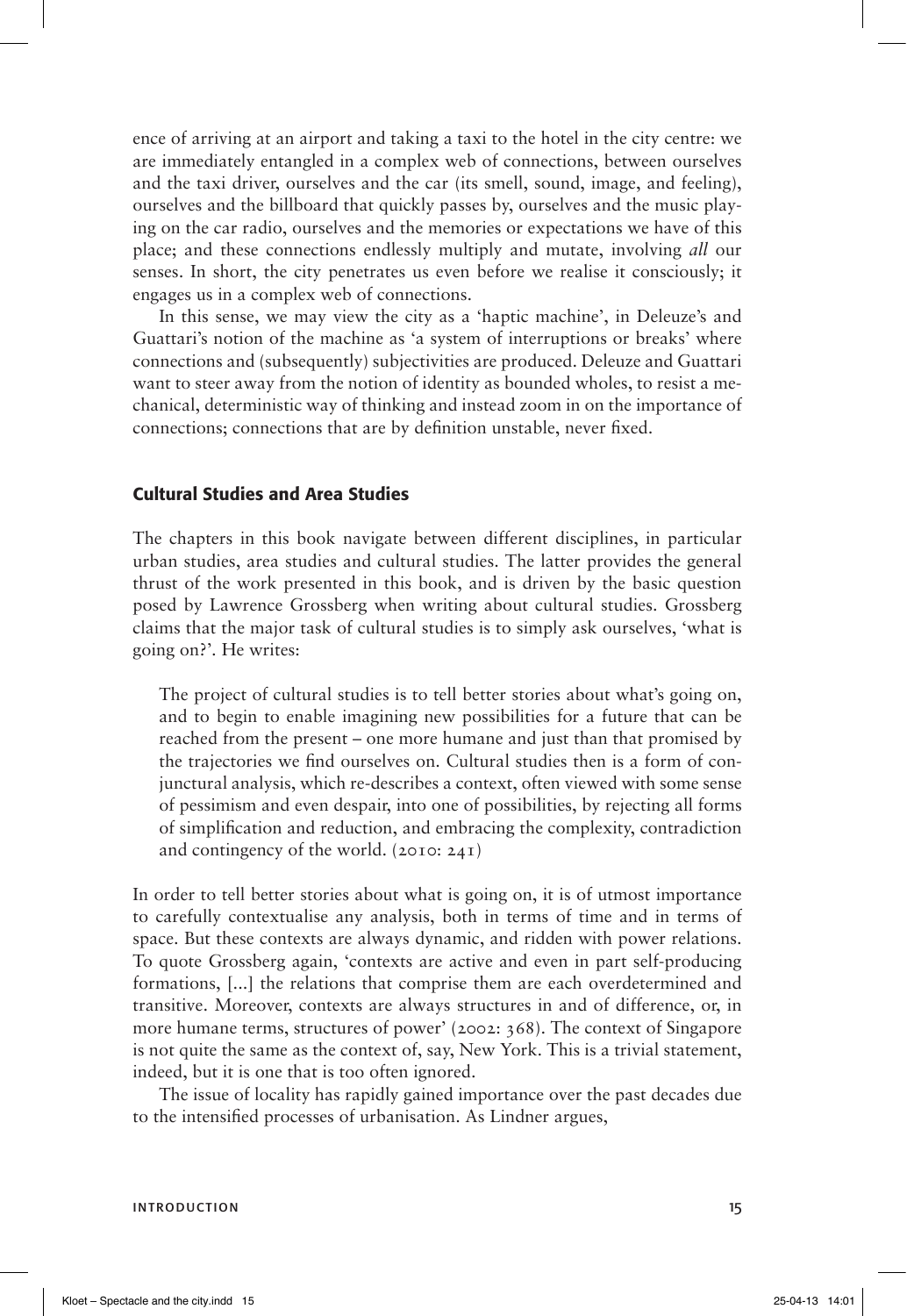The recent 'global turn' in cultural theory and critical urban studies has highlighted the growing impact on the life and development of cities, from new trends in architecture and design, to new patterns of migrancy and Diaspora, to new techno-informational networks of communication and power. At a time when more than half the world's population lives in cities (for the first time in human history), the relationship between global processes and local conditions is one that positively demands increased scrutiny. (2010: 1)

In particular, economic, social and political lines of inquiry dominate research; but, as the other works in this volume attest, this balance is gradually changing. It has by now become a cliché to claim that globalisation results in localisation.

The global is embedded in the local; they are intimately intertwined and mutually reinforce each other. Taking this position helps to analyse, for example, how the national desire to produce architectural icons that represent the glorious and harmonious future of the nation is directly linked to a global network of star architects, as was the case when China assigned the Swiss duo Herzog and Meuron to design the Bird's Nest. It also helps us to analyse how such projects produce new classed spaces, or what Hemelryk Donald terms the 'dirty nonplaces of declassed workers in China's harmonious society' (2010: 134). Underneath the spectacular images of today's global cities, new ideological fault-lines produce new and increased inequalities that are both local and global. And, as some chapters will show, both art and popular culture help to probe these new inequalities that authorities are so keen to push backstage. Over the past two decades, the nation-state has returned with a vengeance, and it has done so by actively engaging in the reproduction of the cityscape.

What is often lacking in disciplines located outside area studies is a sensibility to the importance of place, resulting in an implicit claim to universalism. In other words, given the dominance of Western cities in urban studies, as well as the Anglo- or Eurocentrism that haunts cultural studies, this book aims to align both disciplines with area studies. It does so not through claiming the unique particularity or essential difference of China or 'Chineseness', but rather, through exploring the constructed-ness of place; or, to use Appadurai's words, by exploring the production of place. It is our contention that area studies (if discussing urban areas) needs the theorisations of both urban studies and cultural studies, just as the latter two need area studies' sensibility to spatial and cultural context; hence our attempt to traverse these three disciplines simultaneously in this book. In doing so, we aim to resist the denial of coevalness, as Johannes Fabian puts it (1983), that often creeps back in analysis of places outside 'the West'. Shanghai is *not* on a teleological march towards a form of modernity like that, say, seen in New York, nor is Shenzhen the ultimate laboratory for the future city. Instead, we choose to read these cities as manifestations of alternative, or partly overlapping, modernities, whose materiality changes with the shifting socio-economic and political context: whether driven by local forces, such as the People's Republic of China's (PRC's) ruling authoritarian regime, or by global forces, such as neoliberalism and economic globalisation.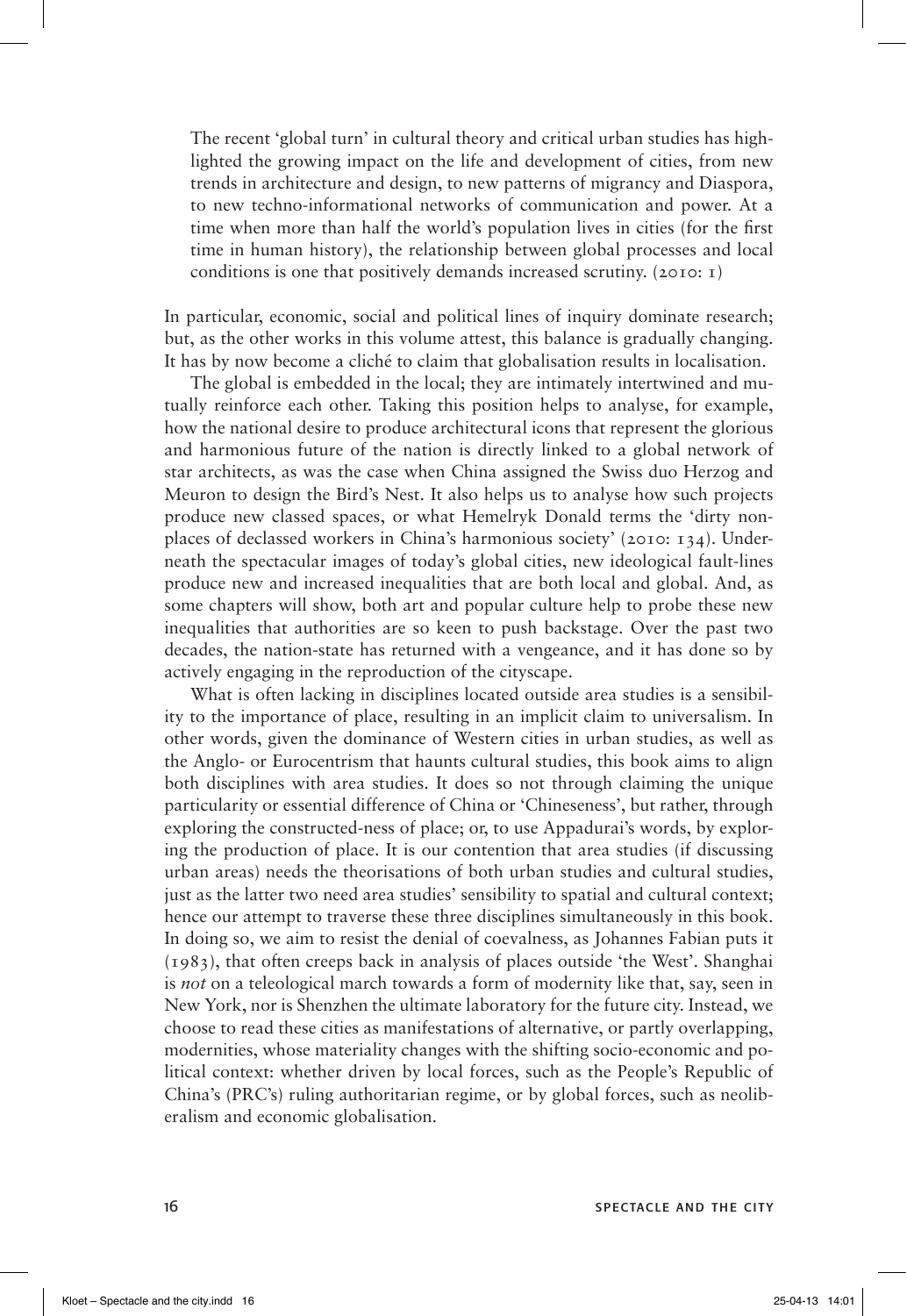## Spectacle and the City

In the opening essay of this volume, **Ackbar Abbas** connects the notion of the spectacle to the issue of speed. In particular, he uses the later work of Debord, in which the earlier difference that was made between 'diffuse' and 'concentrated' forms of spectacle merges into the 'integrated spectacle'. For Abbas, this presents us with a paradox: 'It is a spectacle that is no longer spectacular, a spectacle that has reversed itself in that it is more covert than overt, a spectacle that is secret'. The work of Zhang Yimou and Jia Zhangke is used to explore the non-spectacular spectacle and its mutations in today's China. In chapter 2, **Chua Beng Huat**  scrutinises how Geylang, the red light district of Singapore, is 'spectacularised' in artworks by artists who celebrate the district as the truly Bohemian part of the city. He takes the artists to task for using the district as a trope to critique the project of Singapore, by not only aestheticising and 'humanising' the sex workers – 'as if their humanity were ever in doubt' – but also by blatantly ignoring the abusive labour conditions that perpetuate Geylang. In the subsequent chapter, **Robin Visser** starts by mapping out Debord's theorisations on the spectacle, connecting this to two artistic works that have recently received global attention: the novel *Brothers* by Yu Hua and the virtual artwork, *RMB City,* by Cao Fei. She argues that the novel, in particular, uses tactics of *détournement*, a term referring to the fluid language of anti-ideology, as 'the narrative implies that the spectacle, regardless of its aesthetic form, necessarily conceals the violent power relations upon which it is constituted'.

Whereas Visser suggests that *RMB City* is subsumed by the urbanist spectacle rather than critiquing it, **Yomi Braester** argues that 'the focus on architectural imaging suggests a more self-reflexive intentionality on Cao's part'. Braester juxtaposes contemporary Chinese art and cinema with the recurrent use of architectural scale models. Whereas the latter present a utopian city, in which the nation-state, with the close cooperation of internationally renowned architects, celebrates urban growth through new architecture, both art and cinema help to leverage that uncritical neoliberal celebration by exploring dystopian or antitopian strategies that 'challenge the mimetic relationship between the model and the material city'. In chapter 5, **Jeroen de Kloet** analyses how the government's policies to promote the creative industries have turned the art zone 798 in Beijing into a spectacular site, where artists exhibit their work in what is assumed to be an atmosphere of criticality and freedom. In search of alternative versions of criticality that are less complicit with the authorities, the chapter engages with contemporary Chinese artwork, including, again, Cao Fei's *RMB City.* It is argued that not only the works as such, but in particular their rhizomic distribution through the Internet, allows for new and alternative meanings to proliferate that have the potential to disrupt the spectacle.

In chapter 6, **Jeroen Groenewegen-Lau** engages with sound artists from China and explores how they record the sound of the Chinese city, and why and how these sounds matter so much for the way in which we experience these cities. His chapter not only presents an overview of musical cultures in China, but also explores their experimental edges. He shows how important these are to recording

#### introduction 17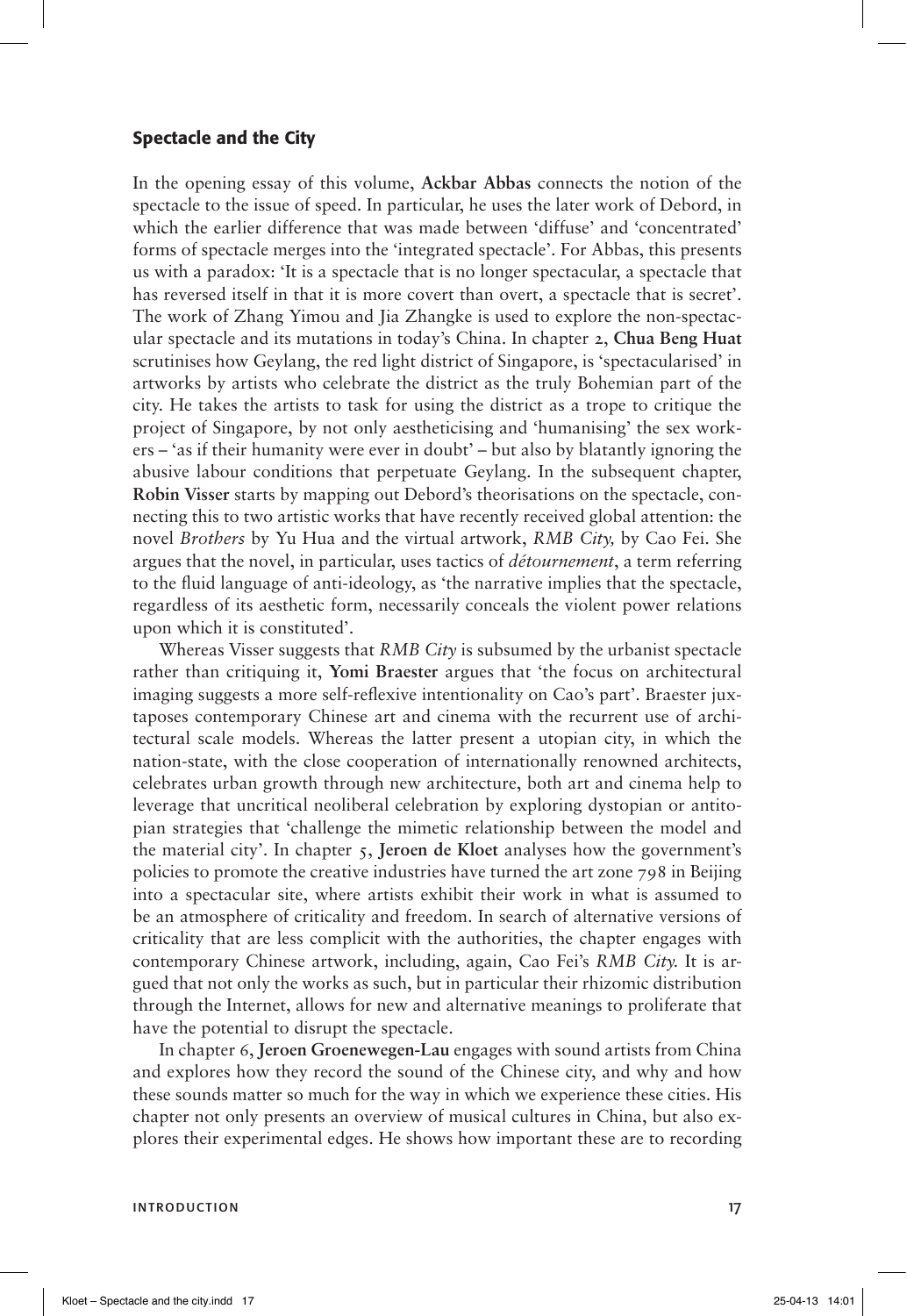and recuperating the sound of the city, as a tactic against the occularcentrism of our times. In his search for the role of the city in chapter 7, **Stefan Landsberger** presents a historical overview of propaganda posters in China. The absence of the city is often more striking than its presence. On a few occasions, namely during the Beijing Olympics and the Shanghai Expo, the city did feature prominently, indicating China's entrance on the global stage. As it turns out, the countryside, rather than the city, signifies revolutionary success, which is why the Chinese state relies more on rural images to communicate its messages to its citizenry. In the subsequent chapter, **Gladys Pak Lei Chong** opts for a genealogical approach to Beijing as an Olympic City. In her chapter, she analyses how the past is reinvented in the Qianmen shopping street in Beijing, how the present is produced through the construction of the Olympic Green, and how images of a new and hyper-modern Beijing are used to construct a prosperous future. Her chapter attests to the role of the nation-state in managing time and memory. This leads to her question how alternative memories can be rendered possible in the midst of all the symbolic promotion (if not violence) produced by the authorities.

In chapter 9, **Gregory Bracken** moves further south, to Shanghai, to explore how the built environment of this city is being represented in literature and cinema. Shanghai's past is increasingly being mobilised to mark the road towards the future. In this chapter, Bracken uses the traditional Shanghai alleyway house as an example to warn us of the dangers of nostalgia, as the preservation of these houses may in fact destroy the very thing it seeks to retain. In the subsequent chapter, **Margaret Hillenbrand** further theorises the nostalgia 'movement', which has 'bathed the East Asian cultural realm in the rosy glow of yesteryear'. Like Bracken, she also warns of the dangers of a commodified, recursive nostalgia, but shows that cultural productions like the cinema of Miike Takashi and Wong Kar-wai hold the potential to cling to, or conjure up, 'real memories' that are attached to a 'real city', thus helping audiences to feel deeply for the places of their past. In chapter 11, **Lena Scheen** discusses two Shanghai bestsellers portraying gendered subjectivities in a cityscape that is in a state of constant flux and moving towards a high capitalist mode. She scrutinises how the protagonists negotiate these changes, and how this negotiation intersects with gender. In her chapter, the novels serve as paradigms of the society of the spectacle – which in Shanghai is primarily a spectacle of consumerism and frantic growth – to explore the tensions imposed on the individual by this society, focusing in particular on gender, self-searching and agency.

In chapter 12, Beijing cultural activist, curator and blogger **Ou Ning** forcefully critiques the relentless processes of urbanisation that are sweeping China. He points to the devastating consequences for both the countryside and the cityscape. Taking his inspiration from protest movements across Greater China, such as that formed around the destruction of the Star Ferry/Queen's Pier in Hong Kong, he explores possibilities for protest and resistance. His contribution not only attests to the voices of protest that can increasingly be heard within China, but also offers glimpses of hope for a better and more sustainable future. In the final chapter of this book, **John Nguyet Erni** forges a connection between cultural studies and law. He analyses the environmental implications of the slow but